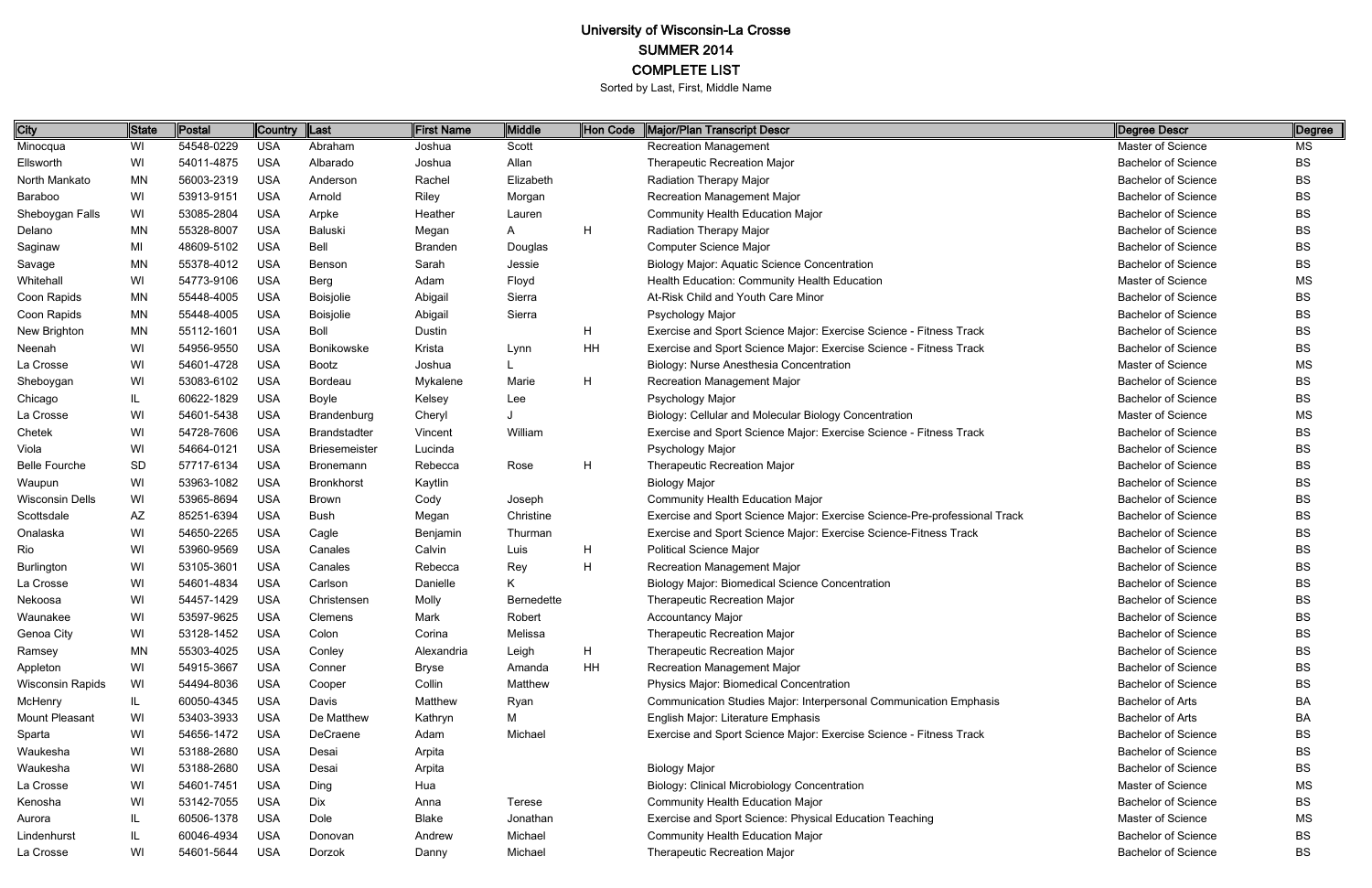| City                   | <b>State</b> | <b>Postal</b> | Country Last |            | <b>First Name</b> | Middle    | Hon Code | Major/Plan Transcript Descr                                                       | Degree Descr                   | Degree      |
|------------------------|--------------|---------------|--------------|------------|-------------------|-----------|----------|-----------------------------------------------------------------------------------|--------------------------------|-------------|
| Worthington            | MN           | 56187-1041    | <b>USA</b>   | Ebbers     | Emily             | Rae       | H.       | Community Health Education Major                                                  | <b>Bachelor of Science</b>     | <b>BS</b>   |
| Green Bay              | WI           | 54304-4036    | <b>USA</b>   | Edlebeck   | Hope              | Elizabeth |          | <b>Management Major</b>                                                           | <b>Bachelor of Science</b>     | <b>BS</b>   |
| Kasson                 | MN           | 55944-1323    | <b>USA</b>   | Eisenbeis  | Magdalena         | Lynn      |          | Communication Studies Major: Broadcast and Digital Media Emphasis                 | <b>Bachelor of Science</b>     | <b>BS</b>   |
| La Crosse              | WI           | 54601-8270    | <b>USA</b>   | Elhindi    | Ahmed             |           |          | <b>Community Health Education: Public Health</b>                                  | Master of Public Health        | <b>MPH</b>  |
| <b>Blaine</b>          | MN           | 55434-1932    | <b>USA</b>   | Erickson   | Haley             | Diana     |          | <b>Therapeutic Recreation Major</b>                                               | <b>Bachelor of Science</b>     | ВS          |
| Milwaukee              | WI           | 53221-2363    | <b>USA</b>   | Eschendal  | Shawn             | Lee       |          | Exercise and Sport Science Major: Sport Management                                | <b>Bachelor of Science</b>     | <b>BS</b>   |
| Holland                | NY           | 14080-9751    | <b>USA</b>   | Evans      | Joseph            | Paul      |          | Exercise and Sport Science: Physical Education Teaching                           | Master of Science              | <b>MS</b>   |
| Chippewa Falls         | WI           | 54729-2945    | <b>USA</b>   | Falkenberg | <b>Brittany</b>   | Rose      | H        | <b>Therapeutic Recreation Major</b>                                               | <b>Bachelor of Science</b>     | <b>BS</b>   |
| Potosi                 | WI           | 53820-9685    | <b>USA</b>   | Fecht      | Jodi              | Lynn      | HH       | <b>Therapeutic Recreation Major</b>                                               | <b>Bachelor of Science</b>     | <b>BS</b>   |
| Little Suamico         | WI           | 54141-9230    | <b>USA</b>   | Feldman    | Holly             | Anna      |          | Exercise and Sport Science: Physical Education Teaching                           | Master of Science              | <b>MS</b>   |
| Fond du Lac            | WI           | 54937-6551    | <b>USA</b>   | Fink       | Amanda            |           |          | Archaeological Studies Major                                                      | <b>Bachelor of Science</b>     | <b>BS</b>   |
| Stillwater             | <b>MN</b>    | 55082-4221    | <b>USA</b>   | Finstad    | Jordan            | Mae       |          | <b>Biology Major</b>                                                              | <b>Bachelor of Science</b>     | <b>BS</b>   |
| Freedom                | WI           | 54913-8967    | <b>USA</b>   | Flood      | Kyle              | David     |          | Archaeological Studies Major                                                      | <b>Bachelor of Science</b>     | <b>BS</b>   |
| <b>Stevens Point</b>   | WI           | 54482-8529    | <b>USA</b>   | Fritsch    | Jenna             | Lee       |          | Student Affairs Administration in Higher Education                                | Master of Science in Education | <b>MSED</b> |
| Milwaukee              | WI           | 53214-1432    | <b>USA</b>   | Fuchs      | Rachel            | Annette   |          | Sociology Major                                                                   | <b>Bachelor of Science</b>     | <b>BS</b>   |
| <b>Twin Lakes</b>      | WI           | 53181-9140    | <b>USA</b>   | Galek      | Kristi            | Nicole    |          | Communication Studies Major: Interpersonal Communication Emphasis                 | <b>Bachelor of Arts</b>        | BA          |
| Rochester              | MN           | 55906-6931    | <b>USA</b>   | Gannon     | Katharine         | Anna      |          | <b>Community Health Education Major</b>                                           | <b>Bachelor of Science</b>     | BS          |
| <b>Richland Center</b> | WI           | 53581-5864    | <b>USA</b>   | Gaudette   | Danielle          | Renee     |          | <b>Community Health Education Major</b>                                           | <b>Bachelor of Science</b>     | <b>BS</b>   |
| Park Falls             | WI           | 54552-9765    | <b>USA</b>   | Gaulke     | Walter            | Wesley    |          | Health as a Lifestyle Emphasis                                                    | Master of Science              | <b>MS</b>   |
| Park Falls             | WI           | 54552-9765    | <b>USA</b>   | Gaulke     | Walter            | Wesley    |          | Adventure/Outdoor Education Emphasis                                              | Master of Science              | <b>MS</b>   |
| Park Falls             | WI           | 54552-9765    | <b>USA</b>   | Gaulke     | Walter            | Wesley    |          | Exercise and Sport Science: Physical Education Teaching                           | Master of Science              | <b>MS</b>   |
| Lake Geneva            | WI           | 53147-1405    | <b>USA</b>   | Georgalas  | Nicole            | Carolyn   |          | <b>Community Health Education Major</b>                                           | <b>Bachelor of Science</b>     | <b>BS</b>   |
| La Crosse              | WI           | 54601-3692    | <b>USA</b>   | George     | Kern              | Joel      |          | Exercise and Sport Science: Physical Education Teaching                           | Master of Science              | <b>MS</b>   |
| Chennai                | ΤN           | 600060        | <b>IND</b>   | Gijo       | Jenny             |           |          | Software Engineering                                                              | Master of Software Engineering | <b>MSE</b>  |
| La Crosse              | WI           | 54603-1521    | <b>USA</b>   | Good       | Anthony           | D         |          | Archaeological Studies Major                                                      | <b>Bachelor of Science</b>     | <b>BS</b>   |
| Middleton              | WI           | 53562-3871    | <b>USA</b>   | Gould      | Brendan           | David     |          | Physics Major: Biomedical Concentration                                           | <b>Bachelor of Science</b>     | <b>BS</b>   |
| La Crosse              | WI           | 54601-8280    | <b>USA</b>   | Guanella   | Kayla             |           |          | Exercise and Sport Science Major: Exercise Science - Fitness Track                | <b>Bachelor of Science</b>     | <b>BS</b>   |
| Farmington             | <b>MN</b>    | 55024-9208    | <b>USA</b>   | Haan       | William           | Michael   |          | Finance Major                                                                     | <b>Bachelor of Science</b>     | ВS          |
| Fitchburg              | WI           | 53711-5184    | <b>USA</b>   | Hackbarth  | David             | Michael   |          | <b>Accountancy Major</b>                                                          | <b>Bachelor of Science</b>     | BS          |
| Edina                  | MN           | 55439-1417    | <b>USA</b>   | Hagemeyer  | Kelsey            | Marie     |          | Communication Studies Major: Organizational & Professional Communication Emphasis | Bachelor of Arts               | BA          |
| Prairie du Sac         | WI           | 53578-2141    | <b>USA</b>   | Halweg     | Lauren            | Frances   |          | <b>Accountancy Major</b>                                                          | <b>Bachelor of Science</b>     | BS          |
| Lodi                   | WI           | 53555-9800    | <b>USA</b>   | Hamilton   | Jenna             | Lynn      |          | <b>Therapeutic Recreation Major</b>                                               | <b>Bachelor of Science</b>     | BS          |
| Plymouth               | WI           | 53073-2465    | <b>USA</b>   | Handrow    | Taylor            |           |          | <b>Community Health Education Major</b>                                           | <b>Bachelor of Science</b>     | BS          |
| <b>River Falls</b>     | WI           | 54022-2779    | <b>USA</b>   | Hanson     | Addison           | Elizabeth |          | Communication Studies Major: Organizational & Professional Communication Emphasis | Bachelor of Arts               | <b>BA</b>   |
| Stoddard               | WI           | 54658-9555    | <b>USA</b>   | Harris     | Michael           | John      |          | <b>Biology Major</b>                                                              | <b>Bachelor of Science</b>     | BS          |
| <b>West Allis</b>      | WI           | 53227-2920    | <b>USA</b>   | Hauser     | Devon             | John      |          | Exercise and Sport Science: Sport Administration                                  | Master of Science              | MS          |
| Duluth                 | MN           | 55804-1620    | <b>USA</b>   | Heaslip    | Krysten           | Nash      |          | Exercise and Sport Science: Physical Education Teaching                           | Master of Science              | <b>MS</b>   |
| Birchwood              | WI           | 54817-8832    | <b>USA</b>   | Heckel     | Ashley            | Jolene    |          | Exercise and Sport Science Major: Exercise Science - Pre-professional Track       | <b>Bachelor of Science</b>     | <b>BS</b>   |
| Tomah                  | WI           | 54660-6904    | <b>USA</b>   | Heidemann  | Karlyee           | М         |          | <b>Therapeutic Recreation Major</b>                                               | <b>Bachelor of Science</b>     | <b>BS</b>   |
| Neillsville            | WI           | 54456-2037    | <b>USA</b>   | Heil       | Anthony           | Jacob     | H        | <b>Recreation Management Major</b>                                                | <b>Bachelor of Science</b>     | <b>BS</b>   |
| Medford                | WI           | 54451-8698    | <b>USA</b>   | Heil       | Elizabeth         |           | H        | Exercise and Sport Science Major: Exercise Science - Fitness Track                | <b>Bachelor of Science</b>     | BS          |
| Walnut                 | IL.          | 61376-9504    | <b>USA</b>   | Heing      | Michael           |           |          | Geography Major                                                                   | <b>Bachelor of Science</b>     | <b>BS</b>   |
| New York Mills         | MN           | 56567-4505    | <b>USA</b>   | Helmeke    | <b>Betsy</b>      | Noelle    |          | <b>Political Science Major</b>                                                    | Bachelor of Arts               | BA          |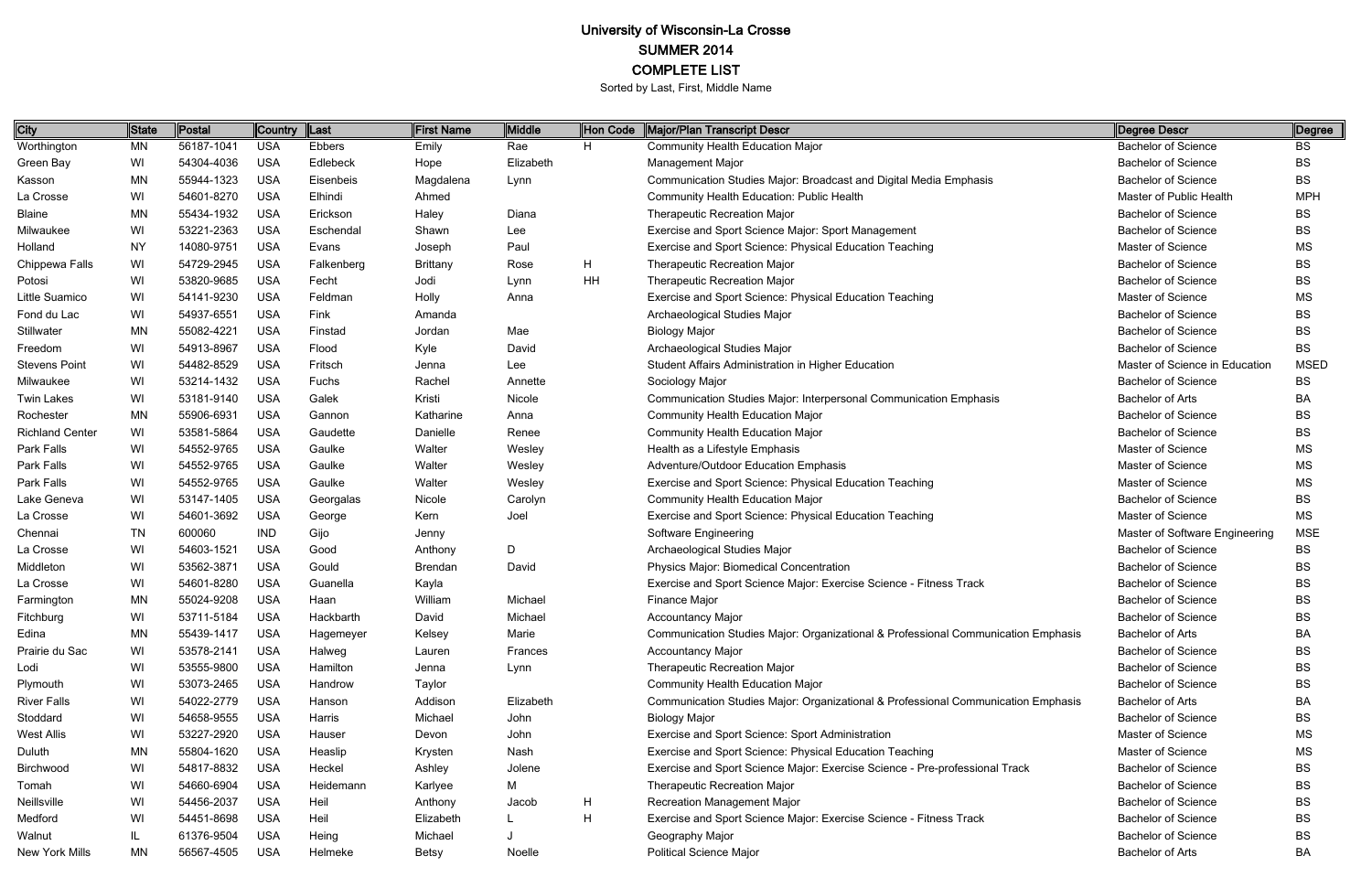| City                 | <b>State</b> | Postal     | Country    | $\ $ Last    | First Name     | Middle         | Hon Code      | Major/Plan Transcript Descr                                                       | Degree Descr                   | ∥Degree     |
|----------------------|--------------|------------|------------|--------------|----------------|----------------|---------------|-----------------------------------------------------------------------------------|--------------------------------|-------------|
| Saint Francis        | WI           | 53235-4230 | <b>USA</b> | Hemmer       | Christopher    | Takashi        |               | <b>Therapeutic Recreation Major</b>                                               | <b>Bachelor of Science</b>     | BS          |
| Saint Paul           | <b>MN</b>    | 55119-4911 | <b>USA</b> | Hensley      | Mariah         | Noel           |               | <b>Management Major</b>                                                           | <b>Bachelor of Science</b>     | BS          |
| New London           | WI           | 54961-8615 | <b>USA</b> | Herres       | Jeana          | Joy            | H             | <b>Radiation Therapy Major</b>                                                    | <b>Bachelor of Science</b>     | BS          |
| Mason City           | IA           | 50401-4434 | <b>USA</b> | Hertzel      | Heather        | Rose           |               | Community Health Education: Public Health                                         | Master of Public Health        | <b>MPH</b>  |
| Kenosha              | WI           | 53144-7756 | <b>USA</b> | Hessefort    | Sara           | Marie          |               | <b>Management Major</b>                                                           | <b>Bachelor of Science</b>     | BS          |
| Green Bay            | WI           | 54313-5914 | <b>USA</b> | Hill         | Katherine      | Emily          |               | Nuclear Medicine Technology Major                                                 | <b>Bachelor of Science</b>     | BS          |
| Saint Michael        | MN           | 55376-3289 | <b>USA</b> | Hoeschen     | Aric           | Joseph         |               | Management Major                                                                  | <b>Bachelor of Science</b>     | BS          |
| La Crosse            | WI           | 54601-4748 | <b>USA</b> | Hooker       | Amber          | Rose           |               | Recreation Management Major                                                       | <b>Bachelor of Science</b>     | BS          |
| Marinette            | WI           | 54143-9606 | <b>USA</b> | Hoppe        | <b>Brooke</b>  | М              |               | <b>Radiation Therapy Major</b>                                                    | <b>Bachelor of Science</b>     | BS          |
| Tainan               |              | 70144      | <b>TWN</b> | Hsu          | Chao-Rong      |                |               | <b>Master of Business Administration</b>                                          | Master of Business Admin       | <b>MBA</b>  |
| Slinger              | WI           | 53086-9005 | <b>USA</b> | Hughes       | Alexandria     |                | HH            | Communication Studies Major: Organizational & Professional Communication Emphasis | <b>Bachelor of Science</b>     | BS          |
| Pewaukee             | WI           | 53072-4345 | <b>USA</b> | Huismann     | Margaux        | Louise         |               | Microbiology Major                                                                | <b>Bachelor of Science</b>     | BS          |
| Neenah               | WI           | 54956-1676 | <b>USA</b> | Hupf         | Christopher    | Thomas         |               | Exercise and Sport Science Major: Exercise Science - Pre-professional Track       | <b>Bachelor of Science</b>     | BS          |
| Green Bay            | WI           | 54313-4348 | <b>USA</b> | Ihde         | Marissa        | Lynn           | H             | <b>Therapeutic Recreation Major</b>                                               | <b>Bachelor of Science</b>     | BS          |
| Plainview            | MN           | 55964-1424 | <b>USA</b> | <b>Ihrke</b> | Lauren         | Genevieve      | H             | English Major: Literature Emphasis                                                | <b>Bachelor of Arts</b>        | BA          |
| La Crosse            | WI           | 54601-2306 | <b>USA</b> | Indurkar     | Snehal         | Ajit           |               | Software Engineering                                                              | Master of Software Engineering | <b>MSE</b>  |
| La Crosse            | WI           | 54601-3487 | <b>USA</b> | Ittner       | David          | James          |               | Psychology Major                                                                  | <b>Bachelor of Science</b>     | BS          |
| Pewaukee             | WI           | 53072-3510 | <b>USA</b> | James        | <b>Brandon</b> | Richard        |               | Student Affairs Administration in Higher Education                                | Master of Science in Education | <b>MSED</b> |
| <b>Mount Morris</b>  | IL           | 61054-9749 | <b>USA</b> | Janssen      | Kelsy          | Ann            | HH            | <b>Therapeutic Recreation Major</b>                                               | <b>Bachelor of Science</b>     | BS          |
| Saint James          | <b>MN</b>    | 56081-1937 | <b>USA</b> | Johnson      | Darci          | Eileen         |               | <b>Radiation Therapy Major</b>                                                    | <b>Bachelor of Science</b>     | BS          |
| Ashland              | WI           | 54806-5658 | <b>USA</b> | Kacvinsky    | Ryan           | Eric           | H             | Exercise and Sport Science Major: Exercise Science - Pre-professional Track       | <b>Bachelor of Science</b>     | BS          |
| Onalaska             | WI           | 54650-9259 | <b>USA</b> | Kaiser       | Kodi           | Lance          |               | Health Education: Community Health Education                                      | Master of Science              | MS          |
| Portage              | MI           | 49002-6215 | <b>USA</b> | Karnemaat    | Nathaniel      | James          |               | Recreation Management Major                                                       | <b>Bachelor of Science</b>     | BS          |
| Sunderland           | T&W          | SR67RB     | <b>GBR</b> | Kear         | Christopher    | Matthew        |               | Exercise and Sport Science: Physical Education Teaching                           | Master of Science              | ΜS          |
| Greenville           | WI           | 54942-9698 | <b>USA</b> | Kempen       | Meghan         | <b>Bernice</b> |               | Exercise and Sport Science Major: Exercise Science - Fitness Track                | <b>Bachelor of Science</b>     | BS          |
| Gig Harbor           | <b>WA</b>    | 98329-8722 | <b>USA</b> | Kenison      | Meghan         |                |               | <b>Therapeutic Recreation</b>                                                     | Master of Science              | MS          |
| Scituate             | MA           | 02066-1415 | <b>USA</b> | Kennedy      | Zachary        |                |               | Biology                                                                           | Master of Science              | МS          |
| Madison              | WI           | 53719-5203 | <b>USA</b> | Kessenich    | Matthew        |                |               | Recreation Management Major                                                       | <b>Bachelor of Science</b>     | BS          |
| <b>Spring Valley</b> | WI           | 54767-8922 | <b>USA</b> | Kiefer       | Hannah         | Marie          | HH            | <b>Therapeutic Recreation Major</b>                                               | <b>Bachelor of Science</b>     | <b>BS</b>   |
| <b>Mount Horeb</b>   | WI           | 53572-1570 | USA        | King         | Mackenzie      | Jade           |               | Nuclear Medicine Technology Major                                                 | <b>Bachelor of Science</b>     | BS          |
| Saint Louis          | <b>MO</b>    | 63144-1010 | <b>USA</b> | Kirchoff     | Harry          | P              |               | <b>Political Science Major</b>                                                    | <b>Bachelor of Science</b>     | BS          |
| Greenleaf            | WI           | 54126-0042 | USA        | Klika        | Chelsea        | E              |               | <b>Radiation Therapy Major</b>                                                    | <b>Bachelor of Science</b>     | BS          |
| Park City            | UT           | 84098-5362 | <b>USA</b> | Knudsen      | Alexander      |                |               | Biology: Nurse Anesthesia Concentration                                           | Master of Science              | MS          |
| Changhua             |              |            | <b>TWN</b> | Ko           | Yuan-Chun      |                |               | Master of Business Administration                                                 | Master of Business Admin       | <b>MBA</b>  |
| Random Lake          | WI           | 53075-1764 | <b>USA</b> | Kocher       | Rebecca        | Jane           |               | Radiation Therapy Major                                                           | <b>Bachelor of Science</b>     | BS          |
| <b>Campton Hills</b> | IL           | 60175-8420 | USA        | Kowalski     | Ronald         | John           |               | Exercise and Sport Science: Physical Education Teaching                           | Master of Science              | ΜS          |
| Hokah                | MN           | 55941-8701 | <b>USA</b> | Kramer       | Melissa        | Ann            |               | Management Major                                                                  | <b>Bachelor of Science</b>     | BS          |
| Prescott             | WI           | 54021-1021 | <b>USA</b> | Krech        | Kallie         | Leigh          | H             | Exercise and Sport Science Major: Sport Management                                | <b>Bachelor of Science</b>     | BS          |
| Saint Paul           | <b>MN</b>    | 55105-2507 | <b>USA</b> | Kromer       | Eric           | Thomas         | HH            | Recreation Management Major                                                       | <b>Bachelor of Science</b>     | BS          |
| Mequon               | WI           | 53092-5520 | <b>USA</b> | Kruesel      | <b>Britney</b> | Rose           | HH            | <b>Community Health Education Major</b>                                           | <b>Bachelor of Science</b>     | BS          |
| Merrill              | WI           | 54452-1364 | <b>USA</b> | Kubichek     | Zachary        | Lee            |               | Radiation Therapy Major                                                           | <b>Bachelor of Science</b>     | BS          |
| Muskego              | WI           | 53150-9680 | <b>USA</b> | Kuchenbecker | Megan          | М              | $\mathsf{H}%$ | Radiation Therapy Major                                                           | <b>Bachelor of Science</b>     | BS          |
| Beaver Dam           | WI           | 53916-2420 | <b>USA</b> | Kuhlman      | Jacob          | Vesper         |               | Accountancy Major                                                                 | <b>Bachelor of Science</b>     | BS          |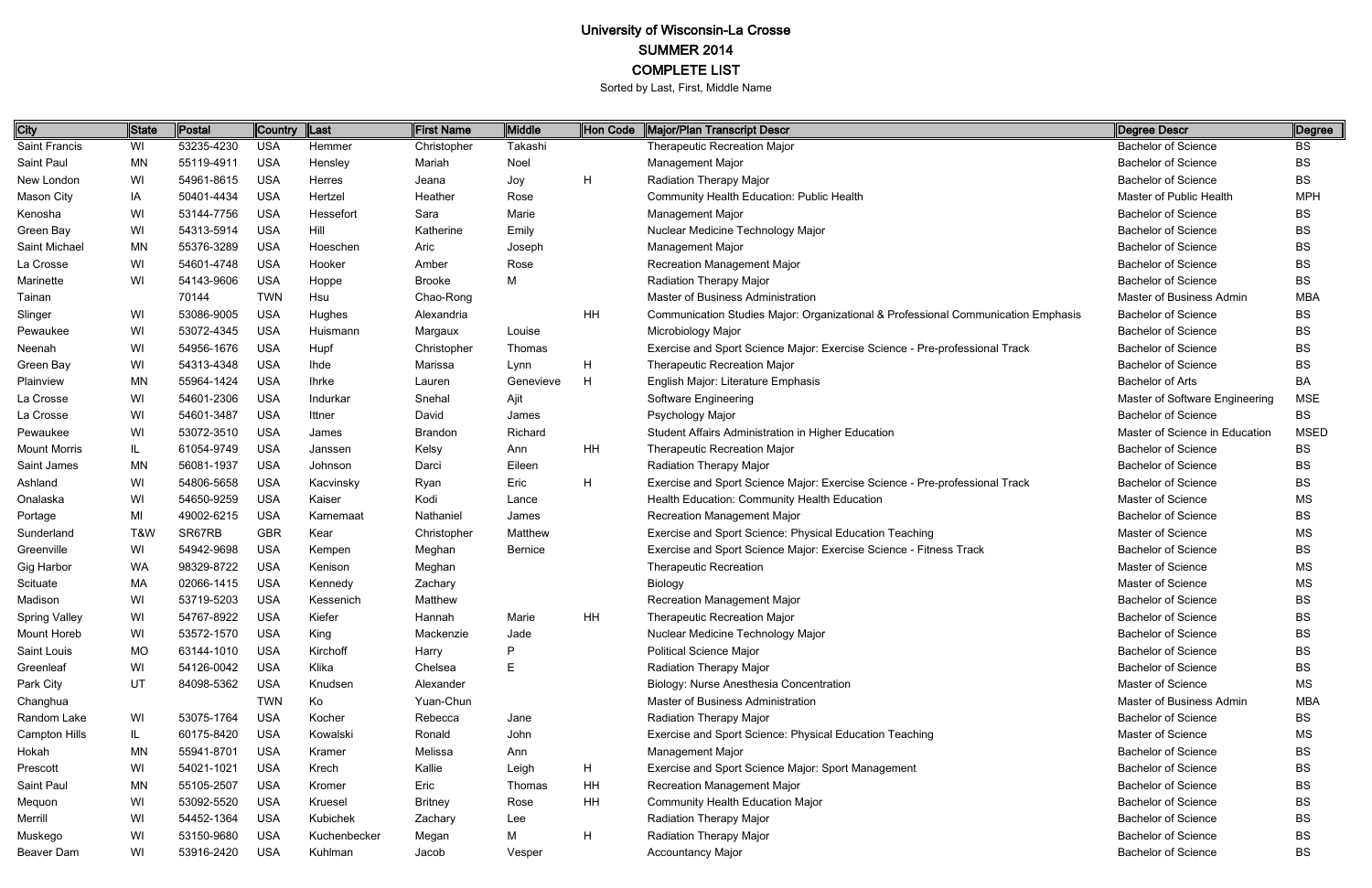| City                    | State | Postal     | Country    | Last       | <b>First Name</b> | Middle   | Hon Code | Major/Plan Transcript Descr                                        | Degree Descr                   | Degree      |
|-------------------------|-------|------------|------------|------------|-------------------|----------|----------|--------------------------------------------------------------------|--------------------------------|-------------|
| <b>Wisconsin Rapids</b> | WI    | 54494-3672 | <b>USA</b> | Kuhn       | Kristen           | Ann      |          | Student Affairs Administration in Higher Education                 | Master of Science in Education | <b>MSED</b> |
| <b>Belleville</b>       | WI    | 53508-9744 | <b>USA</b> | LaFrancois | Kate              | Michelle |          | Biology: Nurse Anesthesia Concentration                            | Master of Science              | MS          |
| Lake in the Hills       | IL.   | 60156-1121 | <b>USA</b> | Larocco    | Nicholas          | Joseph   |          | <b>History Major</b>                                               | <b>Bachelor of Arts</b>        | BA          |
| Oregon                  | WI    | 53575-1634 | <b>USA</b> | Lensby     | Daniel            | Howard   | HH       | Exercise and Sport Science Major: Exercise Science - Fitness Track | <b>Bachelor of Science</b>     | <b>BS</b>   |
| La Crosse               | WI    | 54601-5931 | <b>USA</b> | Lenth      | Jeremy            | Allen    | HH       | <b>Accountancy Major</b>                                           | <b>Bachelor of Science</b>     | <b>BS</b>   |
| De Pere                 | WI    | 54115-3756 | <b>USA</b> | Lilja      | Kelsee            | Vilene   |          | <b>Management Major</b>                                            | <b>Bachelor of Science</b>     | <b>BS</b>   |
| Shenyang                |       | 110021     | <b>CHN</b> | Liu        | Sa                |          |          | Master of Business Administration                                  | Master of Business Admin       | MBA         |
| La Crosse               | WI    | 54603-1419 | <b>USA</b> | Logan      | Benjamin          | Peter    |          | Biology: Nurse Anesthesia Concentration                            | Master of Science              | ΜS          |
| Appleton                | WI    | 54915-1055 | <b>USA</b> | Loomis     | <b>Brian</b>      | Scott    |          | Computer Science Major                                             | <b>Bachelor of Science</b>     | <b>BS</b>   |
| Denmark                 | WI    | 54208-9432 | <b>USA</b> | Loritz     | <b>Brianne</b>    | Arlene   | HH       | <b>Radiation Therapy Major</b>                                     | <b>Bachelor of Science</b>     | <b>BS</b>   |
| Menominee               | MI    | 49858-2814 | <b>USA</b> | Losinski   | Christopher       | Thomas   |          | <b>Recreation Management Major</b>                                 | <b>Bachelor of Science</b>     | BS          |
| Milwaukee               | WI    | 53215-5118 | <b>USA</b> | Mack       | Joshua            | David    |          | Psychology Major                                                   | <b>Bachelor of Science</b>     | <b>BS</b>   |
| La Crosse               | WI    | 54601-4838 | <b>USA</b> | Manguson   | <b>Brianna</b>    | Nicole   |          | <b>Community Health Education Major</b>                            | <b>Bachelor of Science</b>     | <b>BS</b>   |
| Coon Valley             | WI    | 54623-7706 | <b>USA</b> | Manske     | <b>Brian</b>      | Adam     |          | Psychology Major                                                   | <b>Bachelor of Science</b>     | <b>BS</b>   |
| Menasha                 | WI    | 54952-3041 | <b>USA</b> | Marrero    | Hailey            | F        |          | Exercise and Sport Science Major: Sport Management                 | <b>Bachelor of Science</b>     | <b>BS</b>   |
| Kenosha                 | WI    | 53144-1391 | <b>USA</b> | Masaka     | Emiko             | Joelen   |          | Community Health Education Major                                   | <b>Bachelor of Science</b>     | <b>BS</b>   |
| De Pere                 | WI    | 54115-8258 | <b>USA</b> | Matzke     | <b>Brooke</b>     | Nicole   |          | Nuclear Medicine Technology Major                                  | <b>Bachelor of Science</b>     | <b>BS</b>   |
| Cottage Grove           | WI    | 53527-9710 | <b>USA</b> | McDonald   | Allison           | Jean     |          | <b>Therapeutic Recreation Major</b>                                | <b>Bachelor of Science</b>     | <b>BS</b>   |
| La Crosse               | WI    | 54601-7353 | <b>USA</b> | McDonald   | Margaret          | S        |          | <b>Recreation Management</b>                                       | Master of Science              | MS          |
| Stillwater              | ΜN    | 55082-4532 | <b>USA</b> | McLean     | Taylor            | Kristine |          | Therapeutic Recreation Major                                       | <b>Bachelor of Science</b>     | <b>BS</b>   |
| Sparta                  | WI    | 54656-2028 | <b>USA</b> | McPherson  | <b>Brennan</b>    | Shane    |          | <b>Management Major</b>                                            | <b>Bachelor of Science</b>     | <b>BS</b>   |
| Tigard                  | 0R    | 97223-1843 | <b>USA</b> | Meagher    | Jaclyn            |          |          | Archaeological Studies Major                                       | <b>Bachelor of Science</b>     | <b>BS</b>   |
| Tigard                  | 0R    | 97223-1843 | <b>USA</b> | Meagher    | Jaclyn            |          |          | <b>Biology Minor</b>                                               | <b>Bachelor of Science</b>     | <b>BS</b>   |
| Tigard                  | 0R    | 97223-1843 | <b>USA</b> | Meagher    | Jaclyn            |          |          | Archaeology Honors Program                                         | <b>Bachelor of Science</b>     | <b>BS</b>   |
| Baraboo                 | WI    | 53913-9000 | <b>USA</b> | Meiller    | Jacob             | Ryan     | н        | Exercise and Sport Science Major: Exercise Science - Fitness Track | <b>Bachelor of Science</b>     | <b>BS</b>   |
| Monroe                  | WI    | 53566-9247 | <b>USA</b> | Meinert    | Caryn             | Noel     |          | Communication Studies Major: Interpersonal Communication Emphasis  | <b>Bachelor of Science</b>     | BS          |
| Madison                 | WI    | 53714-1115 | <b>USA</b> | Mesenberg  | Alexander         | Nicholas | Н        | <b>Biochemistry Major</b>                                          | <b>Bachelor of Science</b>     | <b>BS</b>   |
| Cross Plains            | WI    | 53528-9015 | <b>USA</b> | Meylor     | Amanda            | Jean     | H.       | <b>Community Health Education Major</b>                            | <b>Bachelor of Science</b>     | <b>BS</b>   |
| Onalaska                | WI    | 54650-9406 | <b>USA</b> | Millard    | Jamie             |          |          | <b>History Major</b>                                               | <b>Bachelor of Science</b>     | <b>BS</b>   |
| La Crosse               | WI    | 54603-1662 | <b>USA</b> | Millner    | <b>Brandon</b>    | Lee      |          | <b>Recreation Management Major</b>                                 | <b>Bachelor of Science</b>     | <b>BS</b>   |
| Maple Grove             | ΜN    | 55311-4433 | <b>USA</b> | Mills      | Keegan            | Oliver   |          | Recreation Management Major                                        | <b>Bachelor of Science</b>     | <b>BS</b>   |
| La Crosse               | WI    | 54601-5662 | <b>USA</b> | Mitley     | Ahna              | Sue      |          | <b>Recreation Management Major</b>                                 | <b>Bachelor of Science</b>     | <b>BS</b>   |
| Prairie du Chien        | WI    | 53821-8870 | <b>USA</b> | Morovits   | Douglas           | John     |          | Exercise and Sport Science Major: Sport Management                 | <b>Bachelor of Science</b>     | <b>BS</b>   |
| Jackson                 | WI    | 53037-9434 | <b>USA</b> | Mueller    | Alexander         |          |          | Exercise and Sport Science: Physical Education Teaching            | Master of Science              | MS          |
| De Forest               | WI    | 53532-2604 | <b>USA</b> | Mueller    | Brian             | Dwight   |          | <b>Biology Major</b>                                               | <b>Bachelor of Science</b>     | <b>BS</b>   |
| Edgar                   | WI    | 54426-9728 | <b>USA</b> | Mueller    | Hannah            | Lee      |          | Therapeutic Recreation Major                                       | <b>Bachelor of Science</b>     | <b>BS</b>   |
| Tomah                   | WI    | 54660-4322 | <b>USA</b> | Murphy     | Katie             | Mae      |          | Nuclear Medicine Technology Major                                  | <b>Bachelor of Science</b>     | <b>BS</b>   |
| La Crosse               | WI    | 54601-6026 | <b>USA</b> | Musil      | Andrew            | Peter    | H        | Art Major                                                          | <b>Bachelor of Science</b>     | BS          |
| Genoa                   | WI    | 54632-8850 | <b>USA</b> | Naegle     | Timothy           | Joseph   |          | Nuclear Medicine Technology Major                                  | <b>Bachelor of Science</b>     | BS          |
| Nampa                   | ID    | 83686-5199 | <b>USA</b> | Navarro    | David             | Wayne    |          | Biology: Nurse Anesthesia Concentration                            | Master of Science              | MS          |
| Riyadh                  |       |            | SAU        | Nejaiman   | Sultan            | Eaas     | HH       | <b>Radiation Therapy Major</b>                                     | <b>Bachelor of Science</b>     | BS          |
| <b>Boise</b>            | ID    | 83716-5623 | <b>USA</b> | Nelson     | Amy               |          |          | Student Affairs Administration in Higher Education                 | Master of Science in Education | <b>MSED</b> |
| Madison                 | WI    | 53704-8638 | <b>USA</b> | Netzel     | Ninah             | Lindsay  | HH       | <b>Radiation Therapy Major</b>                                     | <b>Bachelor of Science</b>     | BS          |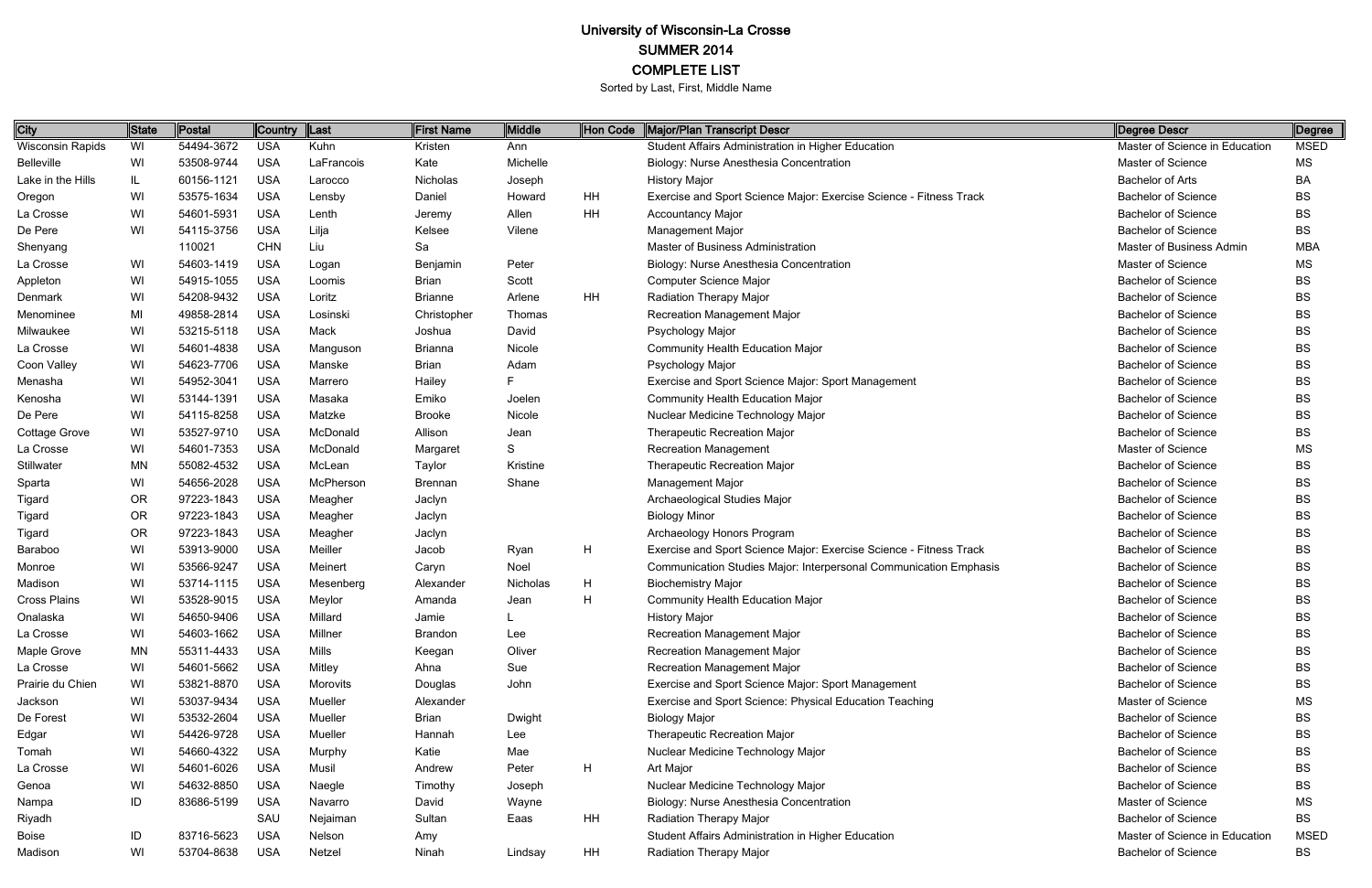| City                 | State     | Postal     | Country    | $\ $ Last      | First Name    | <b>Middle</b> | Hon Code | Major/Plan Transcript Descr                                                         | Degree Descr                   | <b>Degree</b> |
|----------------------|-----------|------------|------------|----------------|---------------|---------------|----------|-------------------------------------------------------------------------------------|--------------------------------|---------------|
| Ha Noi               |           | 10000      | <b>VNM</b> | Nguyen         | Minh          | Vu Khue       |          | Master of Business Administration                                                   | Master of Business Admin       | <b>MBA</b>    |
| Tomahawk             | WI        | 54487-9100 | <b>USA</b> | Niedziela      | Ruth          | Ann           |          | <b>Recreation Management Major</b>                                                  | <b>Bachelor of Science</b>     | <b>BS</b>     |
| Wausau               | WI        | 54403-9525 | <b>USA</b> | Nienow         | Taylor        | Nicole        |          | <b>Recreation Management Major</b>                                                  | <b>Bachelor of Science</b>     | <b>BS</b>     |
| Suamico              | WI        | 54313-8464 | <b>USA</b> | Noe            | Nicole        | Lynn          |          | Exercise and Sport Science Major: Sport Management                                  | <b>Bachelor of Science</b>     | <b>BS</b>     |
| Oconto               | WI        | 54153-1704 | <b>USA</b> | O'Connor       | Kaylee        | Rae           |          | Therapeutic Recreation Major                                                        | <b>Bachelor of Science</b>     | <b>BS</b>     |
| Stoughton            | WI        | 53589-3638 | <b>USA</b> | Olson          | Chelsey       | R.            | H        | <b>Community Health Education Major</b>                                             | <b>Bachelor of Science</b>     | <b>BS</b>     |
| Scottsdale           | AZ        | 85255-6218 | <b>USA</b> | Ortiz          | Jamie         | Danielle      |          | Biology: Nurse Anesthesia Concentration                                             | Master of Science              | MS            |
| Mequon               | WI        | 53097-3232 | <b>USA</b> | Outcelt        | Andrew        | James         |          | Exercise and Sport Science Major: Exercise Science - Fitness Track                  | <b>Bachelor of Science</b>     | <b>BS</b>     |
| <b>Buffalo</b>       | <b>MN</b> | 55313-5044 | <b>USA</b> | Palmer         | Hannah        | Diane         |          | <b>Biology Major</b>                                                                | <b>Bachelor of Science</b>     | <b>BS</b>     |
| Madison              | WI        | 53719-1887 | <b>USA</b> | Passaro Pezua  | Mildred       | Irene Vividia |          | Master of Business Administration                                                   | Master of Business Admin       | <b>MBA</b>    |
| Wabasha              | MN        | 55981-1404 | <b>USA</b> | Passe          | Cole          | Michael       |          | Nuclear Medicine Technology Major                                                   | <b>Bachelor of Science</b>     | ВS            |
| North Freedom        | WI        | 53951-9400 | <b>USA</b> | Patterson      | Lindsay       |               | HH       | <b>Community Health Education Major</b>                                             | <b>Bachelor of Science</b>     | <b>BS</b>     |
| La Crosse            | WI        | 54601-4976 | <b>USA</b> | Peck           | Emily         | Rose          | H        | Theatre Arts Major: Design / Technical Emphasis                                     | <b>Bachelor of Arts</b>        | <b>BA</b>     |
| Springbrook          | WI        | 54875-9560 | <b>USA</b> | Peters         | Laura         | Lee           | HH       | <b>Radiation Therapy Major</b>                                                      | <b>Bachelor of Science</b>     | <b>BS</b>     |
| De Pere              | WI        | 54115-8130 | <b>USA</b> | Puckhaber      | Alex          | Ryan          |          | Exercise and Sport Science Major: Exercise Science - Fitness Track                  | <b>Bachelor of Science</b>     | <b>BS</b>     |
| De Pere              | WI        | 54115-8130 | <b>USA</b> | Puckhaber      | Alex          | Ryan          |          | <b>Nutrition Minor</b>                                                              | <b>Bachelor of Science</b>     | <b>BS</b>     |
| Oshkosh              | WI        | 54902-7366 | <b>USA</b> | Putzer         | Vanessa       | Elizabeth     | H        | <b>Community Health Education Major</b>                                             | <b>Bachelor of Science</b>     | <b>BS</b>     |
| La Crosse            | WI        | 54601-3866 | <b>USA</b> | Pyrek          | Emily         | Kathryn       | H        | English Major: Rhetoric and Writing Emphasis                                        | <b>Bachelor of Arts</b>        | BA            |
| Chengdu              |           | 610000     | <b>CHN</b> | Qin            | Chuyun        |               |          | Master of Business Administration                                                   | Master of Business Admin       | MBA           |
| Green Bay            | WI        | 54313-4334 | <b>USA</b> | Quirk          | Michael       | Nelson        |          |                                                                                     | <b>Bachelor of Science</b>     | <b>BS</b>     |
| Green Bay            | WI        | 54313-4334 | <b>USA</b> | Quirk          | Michael       | Nelson        |          | <b>Physics Major</b>                                                                | <b>Bachelor of Science</b>     | BS            |
| <b>Blaine</b>        | ΜN        | 55449-4570 | <b>USA</b> | Rasmussen      | Sarah         | Katherine     |          | Nuclear Medicine Technology Major                                                   | <b>Bachelor of Science</b>     | <b>BS</b>     |
| Irvine               | CA        | 92602-1206 | <b>USA</b> | Ren            | Lei           |               |          | Master of Business Administration                                                   | Master of Business Admin       | <b>MBA</b>    |
| <b>Burnsville</b>    | ΜN        | 55337-1158 | <b>USA</b> | Rice           | Paige         | Elizabeth     | H        | Exercise and Sport Science Major: Exercise Science - Fitness Track                  | <b>Bachelor of Science</b>     | <b>BS</b>     |
| Eau Claire           | WI        | 54701-6446 | <b>USA</b> | Rindone        | Nicole        | Margaret      |          | Student Affairs Administration in Higher Education                                  | Master of Science in Education | <b>MSED</b>   |
| Washburn             | WI        | 54891-4499 | <b>USA</b> | Rivard         | Avril         | Marie         |          | <b>International Business Major</b>                                                 | <b>Bachelor of Science</b>     | <b>BS</b>     |
| <b>Stevens Point</b> | WI        | 54481      | <b>USA</b> | Robinson       | William       | James         |          | Communication Studies Major: Organizational and Professional Communication Emphasis | <b>Bachelor of Arts</b>        | BA            |
| La Crosse            | WI        | 54601-8500 | <b>USA</b> | Roemer         | <b>Blake</b>  | Richard       |          | Recreation Management Major                                                         | <b>Bachelor of Science</b>     | BS            |
| Beaver Dam           | WI        | 53916-1861 | <b>USA</b> | <b>Rollins</b> | Sara          | Kathleen      | H.       | Recreation Management Major                                                         | <b>Bachelor of Science</b>     | BS            |
| Green Bay            | WI        | 54311-4976 | <b>USA</b> | Root           | Mariah        | Jean Marie    | H        | Nuclear Medicine Technology Major                                                   | <b>Bachelor of Science</b>     | <b>BS</b>     |
| Altoona              | WI        | 54720-1810 | <b>USA</b> | Rosemore       | Cassandra     | Ann           |          | Archaeological Studies Major                                                        | <b>Bachelor of Science</b>     | BS            |
| Minnetonka           | MN        | 55345-2948 | <b>USA</b> | Rouse          | Samantha      | Lauren        |          | <b>Therapeutic Recreation</b>                                                       | Master of Science              | MS            |
| Ellsworth            | WI        | 54011-5088 | <b>USA</b> | Rubio-Zepeda   | Jose          | Daniel        |          | Spanish Major                                                                       | Bachelor of Arts               | ΒA            |
| <b>Spring Valley</b> | MN        | 55975-4595 | <b>USA</b> | Ruesink        | <b>Brooke</b> | Ann           | HH       | Exercise and Sport Science Major: Sport Management                                  | <b>Bachelor of Science</b>     | <b>BS</b>     |
| Goodhue              | MN        | 55027-8637 | <b>USA</b> | Ryan           | Nicole        | Jean          | H        | Exercise and Sport Science Major: Exercise Science - Fitness Track                  | <b>Bachelor of Science</b>     | BS            |
| Huntley              | IL        | 60142-6941 | <b>USA</b> | Ryan           | Sadie         | Renae         |          | <b>Biology Major</b>                                                                | <b>Bachelor of Science</b>     | BS            |
| Holmen               | WI        | 54636-7214 | <b>USA</b> | Rytilahti      | Nicholas      | R.            |          | Exercise and Sport Science Major: Sport Management                                  | <b>Bachelor of Science</b>     | BS            |
| Green Bay            | WI        | 54311-8494 | <b>USA</b> | Sauer          | Laura         |               | H        | <b>Community Health Education Major</b>                                             | <b>Bachelor of Science</b>     | BS            |
| Marshfield           | WI        | 54449-1614 | <b>USA</b> | Scheets        | Emma          | Rae           | H        | Therapeutic Recreation Major                                                        | <b>Bachelor of Science</b>     | BS            |
| Onalaska             | WI        | 54650-8573 | <b>USA</b> | Schertz        | Shayna        | Lee           |          | Health Education: School Health Education                                           | Master of Science              | <b>MS</b>     |
| Hastings             | MN        | 55033-4068 | <b>USA</b> | Schiller       | Morgan        | Marie         |          | Nuclear Medicine Technology Major                                                   | <b>Bachelor of Science</b>     | BS            |
| La Crosse            | WI        | 54603-6001 | <b>USA</b> | Schmitt        | Jennifer      | Louise        |          | Biology: Nurse Anesthesia Concentration                                             | Master of Science              | MS            |
| Stewartville         | MN        | 55976-8037 | <b>USA</b> | Schmitz        | Michael       | Jan           |          | Recreation Management Major                                                         | <b>Bachelor of Science</b>     | BS            |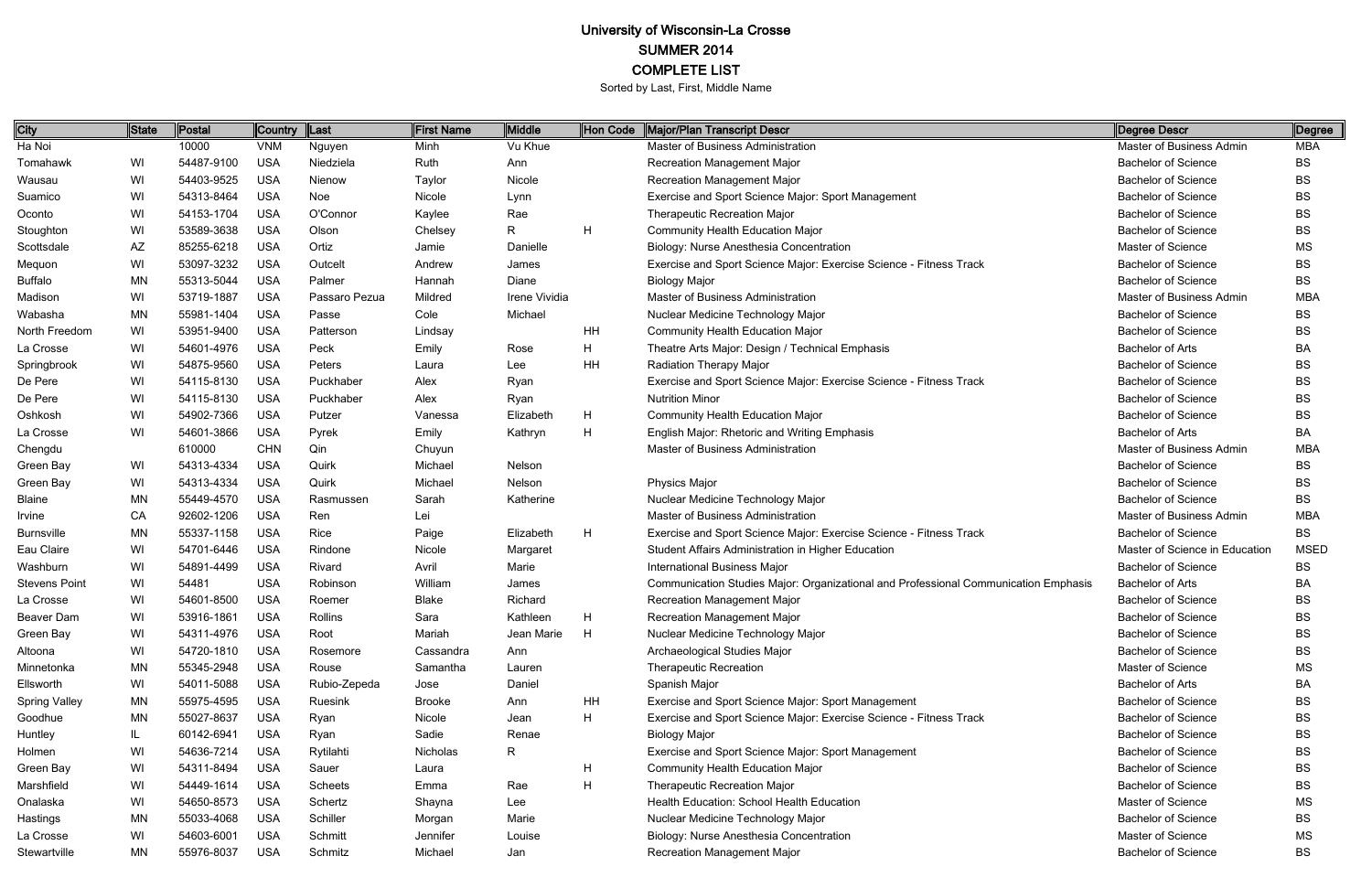| City               | <b>State</b> | Postal     | Country    | Last          | <b>First Name</b> | <b>Middle</b> | Hon Code | Major/Plan Transcript Descr                                                         | Degree Descr               | Degree     |
|--------------------|--------------|------------|------------|---------------|-------------------|---------------|----------|-------------------------------------------------------------------------------------|----------------------------|------------|
| Franksville        | WI           | 53126-9798 | <b>USA</b> | Schwaab       | Katelyn           | Kristine      |          | Finance Major                                                                       | <b>Bachelor of Science</b> | BS         |
| Hartland           | WI           | 53029-2309 | <b>USA</b> | Schwind       | Christian         | James         |          | Exercise and Sport Science Major: Sport Management                                  | <b>Bachelor of Science</b> | <b>BS</b>  |
| Columbus           | WI           | 53925-1850 | <b>USA</b> | Simerson      | Ashley            | LeMae         | H        | Community Health Education Major                                                    | <b>Bachelor of Science</b> | <b>BS</b>  |
| Woodbury           | <b>MN</b>    | 55125-8829 | <b>USA</b> | Skaar         | Abby              | Lynn          | HH       | <b>Therapeutic Recreation Major</b>                                                 | <b>Bachelor of Science</b> | BS         |
| Byron              | <b>MN</b>    | 55920-4028 | <b>USA</b> | Sobotta       | Kayla             | Lynn          | H        | Community Health Education Major                                                    | <b>Bachelor of Science</b> | <b>BS</b>  |
| Mount Horeb        | WI           | 53572-3108 | <b>USA</b> | Southard      | Zachary           | William       |          | Biology: Nurse Anesthesia Concentration                                             | Master of Science          | <b>MS</b>  |
| Hubertus           | WI           | 53033-9790 | <b>USA</b> | Sprtel        | Alexander         | Paul          |          | Nuclear Medicine Technology Major                                                   | <b>Bachelor of Science</b> | <b>BS</b>  |
| La Crosse          | WI           | 54601-3474 | <b>USA</b> | Stanton       | Gregory           | E             |          | Art Major                                                                           | <b>Bachelor of Science</b> | <b>BS</b>  |
| La Crosse          | WI           | 54601-3474 | <b>USA</b> | Stanton       | Gregory           | E             |          | <b>Ethnic and Racial Studies Minor</b>                                              | <b>Bachelor of Science</b> | <b>BS</b>  |
| Fort Atkinson      | WI           | 53538-1330 | <b>USA</b> | <b>Stark</b>  | Derek             | Ryan          |          | Exercise and Sport Science Major: Sport Management                                  | <b>Bachelor of Science</b> | <b>BS</b>  |
| Neenah             | WI           | 54956-9517 | <b>USA</b> | Steckbauer    | Kyle              |               |          | Nuclear Medicine Technology Major                                                   | <b>Bachelor of Science</b> | <b>BS</b>  |
| La Crosse          | WI           | 54601-4205 | <b>USA</b> | Stoker        | Chloe             | Hannah        |          | Communication Studies Major: Organizational and Professional Communication Emphasis | Bachelor of Arts           | BA         |
| Waunakee           | WI           | 53597-2104 | <b>USA</b> | Strang        | Jessica           | Elaine        | HH       | Radiation Therapy Major                                                             | <b>Bachelor of Science</b> | <b>BS</b>  |
| La Crosse          | WI           | 54601-2416 | <b>USA</b> | Struver       | Amanda            | Noel          |          | Art Major                                                                           | <b>Bachelor of Science</b> | <b>BS</b>  |
| La Crosse          | WI           | 54603-2093 | <b>USA</b> | Studinski     | <b>Breanna</b>    | Lee           |          | <b>Therapeutic Recreation</b>                                                       | Master of Science          | <b>MS</b>  |
| Plover             | WI           | 54467-3775 | <b>USA</b> | Studinski     | <b>Brittany</b>   | Ann           |          | <b>Recreation Management</b>                                                        | Master of Science          | <b>MS</b>  |
| Park Falls         | WI           | 54552-1310 | <b>USA</b> | Stueber       | Morgan            | М             |          | Radiation Therapy Major                                                             | <b>Bachelor of Science</b> | <b>BS</b>  |
| <b>Bristol</b>     | WI           | 53104-9670 | <b>USA</b> | Szwedo        | Leia              | Michelle      | H        | Radiation Therapy Major                                                             | <b>Bachelor of Science</b> | <b>BS</b>  |
| Mauston            | WI           | 53948-1621 | <b>USA</b> | Tardiff       | Tyler             | David         |          | Exercise and Sport Science Major: Sport Management                                  | <b>Bachelor of Science</b> | <b>BS</b>  |
| Green Bay          | WI           | 54313-5903 | <b>USA</b> | Teske         | Andrea            | Rae           |          | Nuclear Medicine Technology Major                                                   | <b>Bachelor of Science</b> | BS         |
| Waukesha           | WI           | 53188-4039 | <b>USA</b> | Teske         | Heather           | Ann           | HH       | <b>Community Health Education Major</b>                                             | <b>Bachelor of Science</b> | <b>BS</b>  |
| Spring Green       | WI           | 53588-9278 | <b>USA</b> | Tetrault      | Whitney           | Nicole        |          | Exercise and Sport Science Major: Exercise Science - Fitness Track                  | <b>Bachelor of Science</b> | <b>BS</b>  |
| <b>Orland Park</b> | IL           | 60462-1607 | <b>USA</b> | Triezenberg   | Thomas            | Nathan        |          | Exercise and Sport Science: Physical Education Teaching                             | Master of Science          | <b>MS</b>  |
| Winona             | MN           | 55987-5147 | <b>USA</b> | <b>Urbick</b> | Jonathan          | Halse         |          | Master of Business Administration                                                   | Master of Business Admin   | <b>MBA</b> |
| La Crosse          | WI           | 54601-8284 | <b>USA</b> | Vanabel       | Maggie            | Ann           |          | Biology: Nurse Anesthesia Concentration                                             | Master of Science          | <b>MS</b>  |
| De Pere            | WI           | 54115-9021 | <b>USA</b> | Vande Hei     | Megan             | Clare         | HH       | Community Health Education Major                                                    | <b>Bachelor of Science</b> | <b>BS</b>  |
| Roseville          | <b>MN</b>    | 55113-1851 | <b>USA</b> | Vehe          | Eric              |               |          | <b>Recreation Management</b>                                                        | Master of Science          | MS         |
| Wausau             | WI           | 54401-5206 | <b>USA</b> | Venzke        | Clarissa          | Lynn          |          | Nuclear Medicine Technology Major                                                   | <b>Bachelor of Science</b> | <b>BS</b>  |
| Appleton           |              | 54915-3029 | <b>USA</b> | Volpintesta   | Dylan             | Steven        | HH       | Exercise and Sport Science Major: Sport Management                                  | <b>Bachelor of Science</b> | <b>BS</b>  |
| La Crosse          | WI           | 54601-4519 | <b>USA</b> | Vue           | Hlee              |               |          | <b>Management Major</b>                                                             | <b>Bachelor of Science</b> | <b>BS</b>  |
| Sparta             | WI           | 54656-6441 | <b>USA</b> | Wacker        | Daniel            | Paul          |          | Exercise and Sport Science Major: Sport Management                                  | <b>Bachelor of Science</b> | BS         |
| Holmen             | WI           | 54636-9604 | <b>USA</b> | Waisanen      | Laura             | Lee           |          | Exercise and Sport Science Major: Exercise Science - Fitness Track                  | <b>Bachelor of Science</b> | <b>BS</b>  |
| Onalaska           | WI           | 54650-9099 | <b>USA</b> | Walker        | Matthew           | Neal          |          | Biology: Nurse Anesthesia Concentration                                             | Master of Science          | <b>MS</b>  |
| Miaoli County      |              | 358        | <b>TWN</b> | Wang          | Chu-Ying          |               |          | Master of Business Administration                                                   | Master of Business Admin   | <b>MBA</b> |
| Altoona            | WI           | 54720-2051 | <b>USA</b> | Wedlund       | Aaron             | Michael       | H        | Nuclear Medicine Technology Major                                                   | <b>Bachelor of Science</b> | <b>BS</b>  |
| Kaohsiung          |              | 82143      | <b>TWN</b> | Wei           | Chien-Hang        |               |          | Master of Business Administration                                                   | Master of Business Admin   | <b>MBA</b> |
| La Crosse          | WI           | 54601-7477 | <b>USA</b> | Weisensel     | Justina           | Marie         |          | Master of Business Administration                                                   | Master of Business Admin   | <b>MBA</b> |
| West Salem         | WI           | 54669-9401 | <b>USA</b> | Wermedal      | David             | John          |          | <b>Political Science Major</b>                                                      | Bachelor of Arts           | BA         |
| Golden Valley      | MN           | 55427-4931 | <b>USA</b> | Werner        | Abby              | Mae           | H        | <b>Community Health Education Major</b>                                             | <b>Bachelor of Science</b> | <b>BS</b>  |
| Watertown          | WI           | 53098-4448 | <b>USA</b> | Will          | Ellyn             | Elizabeth     |          | Exercise and Sport Science: Physical Education Teaching                             | Master of Science          | <b>MS</b>  |
| Carver             | MN           | 55315-4508 | <b>USA</b> | Willems       | Jenna             | Leigh         |          | Community Health Education: Public Health                                           | Master of Public Health    | <b>MPH</b> |
| La Crosse          | WI           | 54601-7654 | <b>USA</b> | Wilson        | Mitchell          | Kane          |          | <b>Biochemistry Major</b>                                                           | <b>Bachelor of Science</b> | BS         |
| <b>Big Rapids</b>  | MI           | 49307-9594 | <b>USA</b> | Windquist     | Kyle              | Robert        |          | Exercise and Sport Science: Physical Education Teaching                             | Master of Science          | MS         |